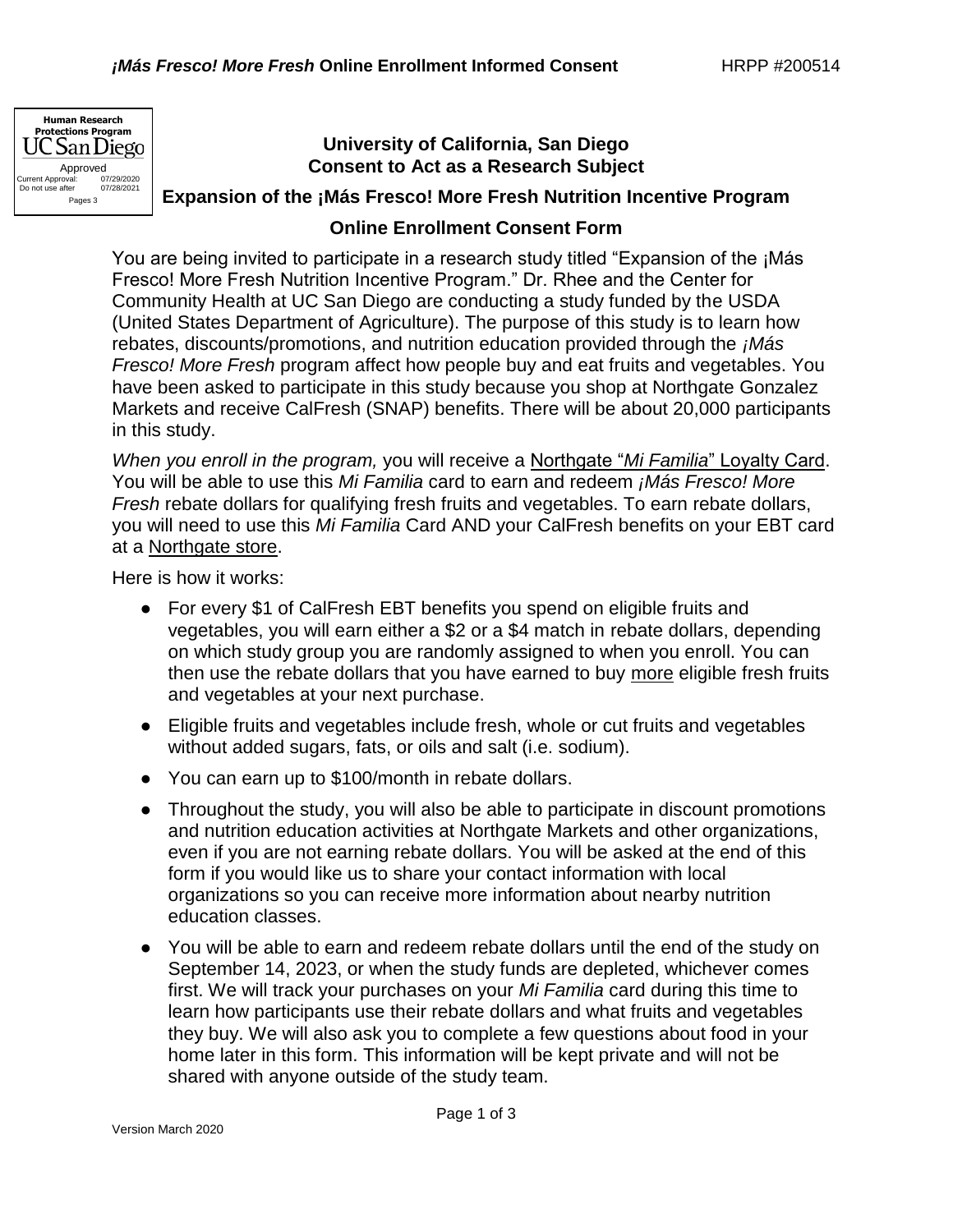There is minimal risk associated with participating in this study. There is the potential risk of loss of confidentiality. However, the research team will make every effort to keep all personal identifying information confidential. All information collected will be kept confidential and stored in locked cabinets or on a secure UCSD computer server. Only study team members will be able to access this information. All data will be destroyed within 5 years of the close of the study.

Because this is a research study, there may be some unknown risks that are currently unforeseeable. You will be informed of any significant new findings.

There is no additional cost to you for participating in this program. You simply have to spend the CalFresh dollars that you would normally spend on eligible fruits and vegetables to earn *¡Más Fresco! More Fresh* rebate dollars that can be used to buy more fruits and vegetables.

Participation in this program is entirely voluntary. You may stop using your "*Mi Familia*" Loyalty Card at any time without penalty or loss of other benefits to which you are entitled. If you decide that you no longer wish to continue in this study, please contact the study coordinator and inform them that you are no longer participating. Your card will then no longer be able to earn any of the study rebate dollars.

You will be told if any important new information is found during the course of this study that may affect your wanting to continue.

If you are no longer receiving CalFresh benefits, you cannot participate in this program. This program only works at Northgate Gonzalez Markets while you are receiving CalFresh benefits.

Research records will be kept confidential to the extent allowed by law. Your information will not be released without your consent to the extent the law allows. If the study results are published or presented, you will not be identified. However, while you are in this study, research records may be reviewed by the UCSD Institutional Review Board and USDA. Northgate will have access to your contact information and your purchases when you use your *Mi Familia* card since they will manage your card and your rebate dollar account. Your card may be part of Northgate's *Mi Familia* card program if they develop one for all of their customers. Because of this, you may receive additional marketing materials and promotions offered by Northgate that are not related to the *¡Más Fresco! More Fresh* program, UC San Diego, or USDA.

If you have questions about this project, you may call the toll-free program number at 1- 888-282-2711 or contact the researcher, Dr. Rhee, at 858-534-6827.

If you have any questions concerning your rights as a research subject, you may contact the UCSD Human Research Protections Program Office at 858-246-HRPP (858-246-4777).

Thank you for your time and consideration!